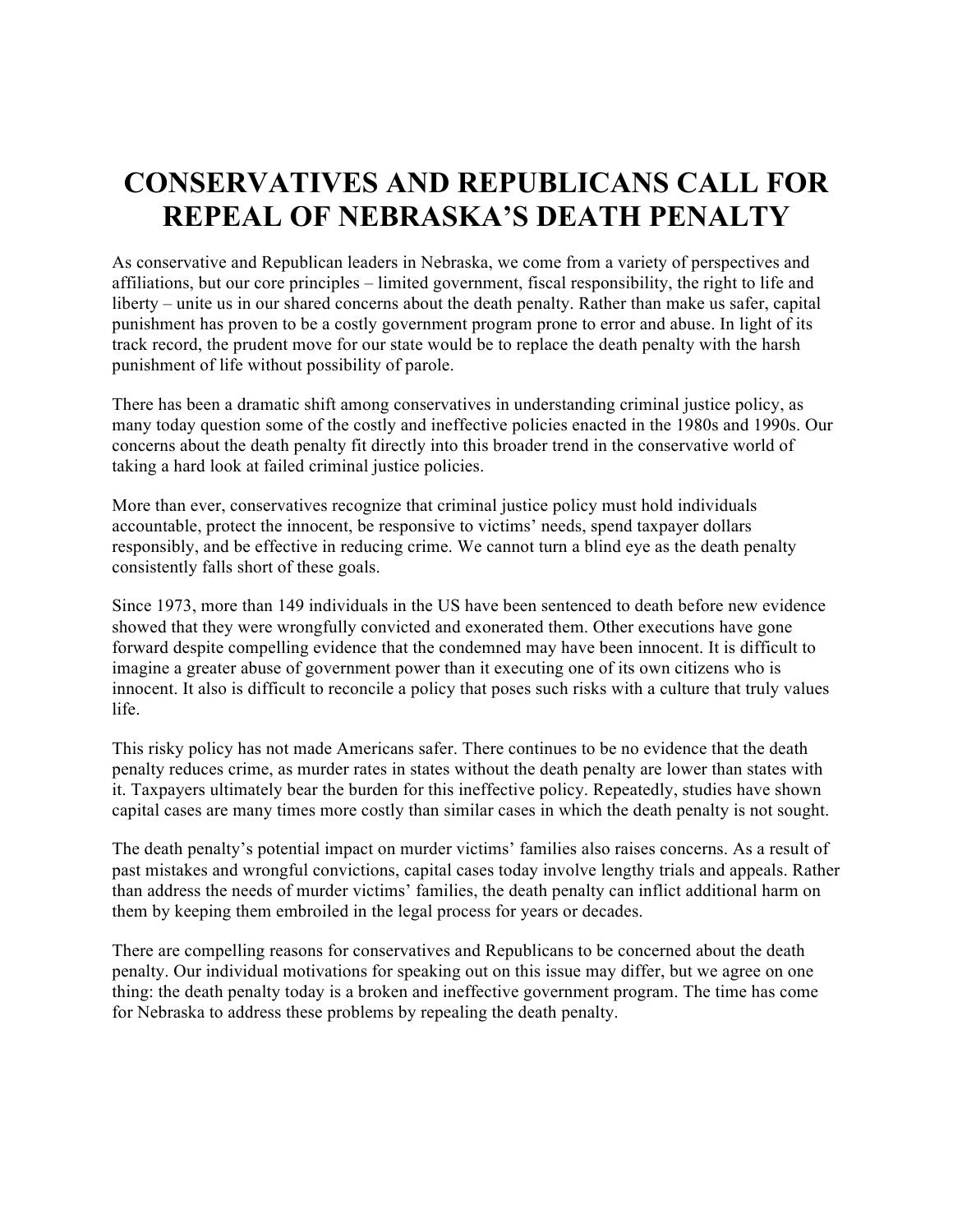Ben Backus Gering Former Secretary of State Candidate/Chair of Scottsbluff County Libertarian Party

Bryan Baumgart Omaha Immediate Past Chairman - Douglas County Republican Party

Michael Boes Lincoln President - Creighton Students for Life

Senator Colby Coash Nebraska State Senator, District 27

Senator Al Davis Nebraska State Senator, District 43

David P. Demarest Omaha Secretary - Libertarian Party of Nebraska

Lloyd J. Dowding Bellevue Sarpy County Register of Deeds

Senator Laura Ebke Nebraska State Senator, District 32

Logan F. Rogers Follis Scottsbluff Vice Chair - Libertarian Party of Nebraska

Senator Tommy Garrett Nebraska State Senator, District 3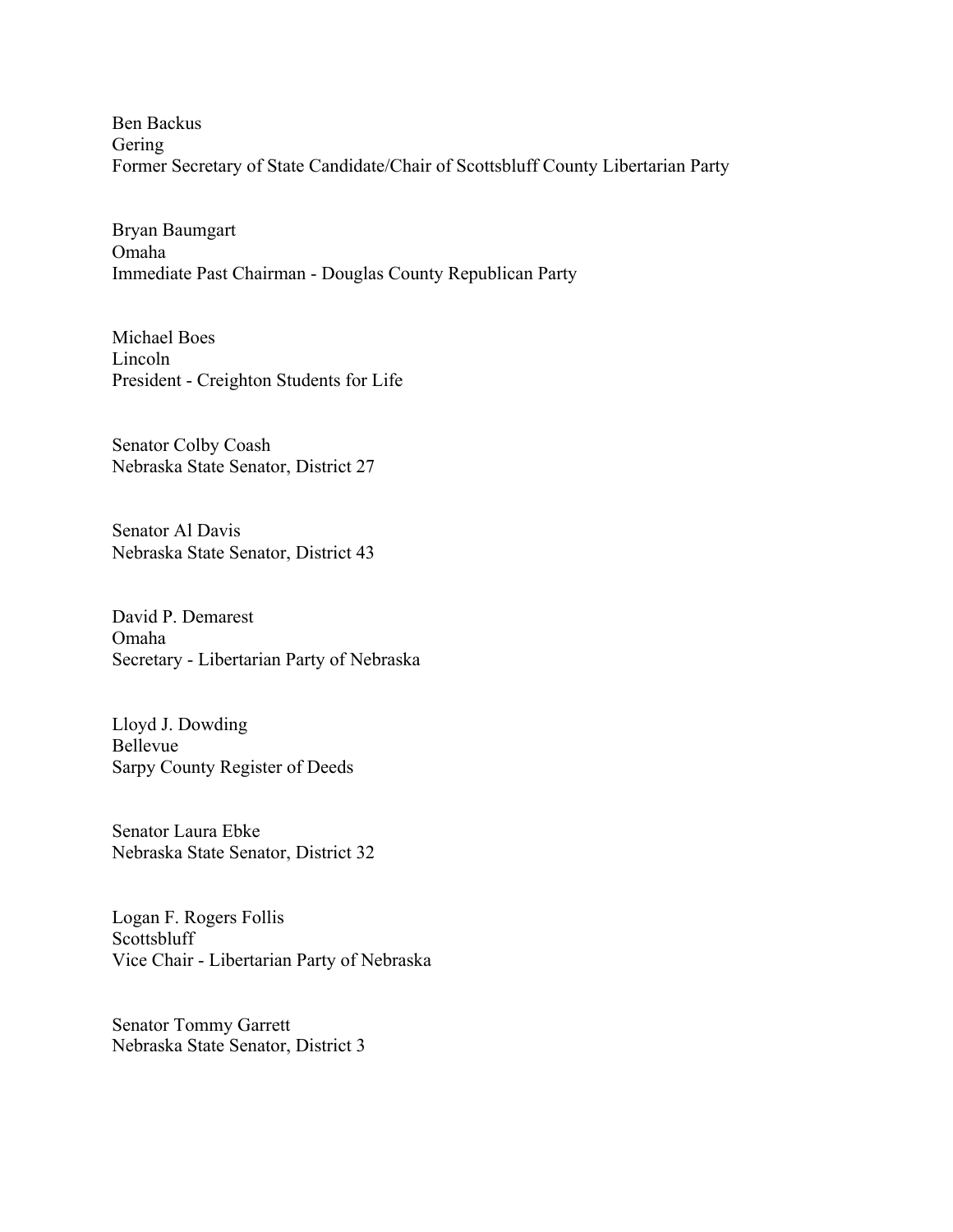Jan Gauger Lincoln Former Lancaster County Commissioner

Michael Knebel Bellevue Former State Treasurer Candidate/PR Director - Libertarian Party of Nebraska

Senator Mark Kolterman Nebraska State Senator, District 24

Mercedes Lewandowski Omaha President - College of Saint Mary's Students for Life

Patrick Linehan Omaha

Senator John McCollister Nebraska State Senator, District 20

Daniel McMahon Omaha President - Young Americans for Liberty at Creighton

Brian Peterman Lincoln Member of the Republican Liberty Caucus (Lincoln Chapter)

Hassan A. Sheikh Omaha Member of the Federalist Society of Creighton Law School

Roger Snowden Omaha